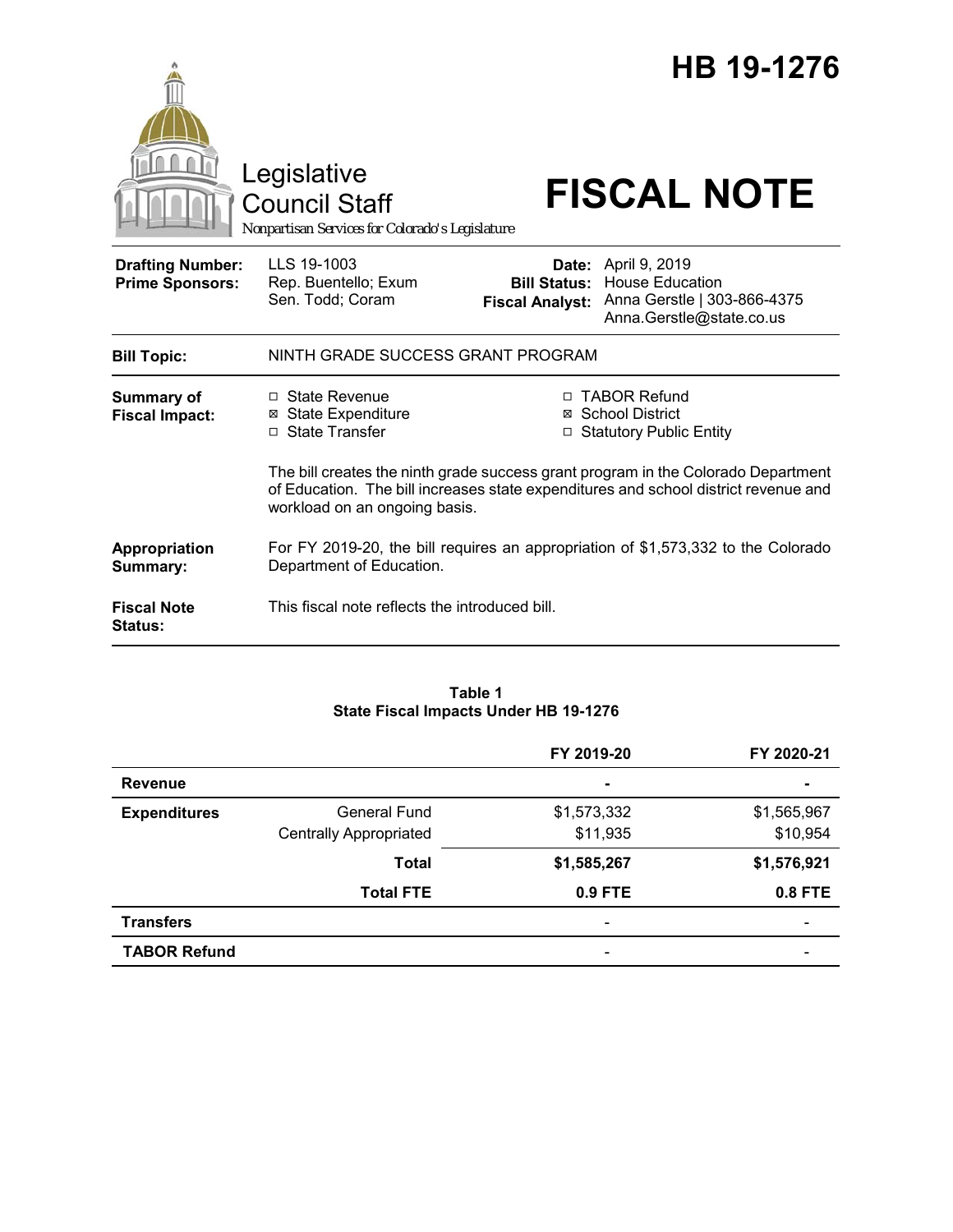April 9, 2019

## **Summary of Legislation**

The bill creates the ninth grade success grant program in the Colorado Department of Education (CDE) to provide grants to local education providers (LEPs). Grants must be used to establish ninth grade success programs that includes:

- establishing a cross-disciplinary success team of all ninth grade teachers and support staff, including at least one school mental health professional to identify strategies to improve outcomes for students at risk of dropping out;
- ensuring that ninth grade classes are taught by a single group of teachers, to the extent practicable;
- implementing a data system that provides real-time access to student behavior, attendance, grades, as well as the ability to compare data across student groups;
- prioritizing services for ninth graders who are at risk of academic failure and providing instructional support;
- ensuring that school leadership, counselors, teachers, and the success team receive data on incoming ninth graders, and providing professional development to teachers on how to use student data to inform instruction;
- providing summer orientation for incoming ninth graders and their families; and
- evaluating the impact of the interventions provided through the program.

The bill specifies what must be included in a grant application. CDE must review applications and make a grant award recommendation to the State Board of Education, prioritizing applicants with a four-year graduation rate within the lowest 20 percent of high schools in the state.

**Reporting.** LEPs that receive a grant must submit to CDE the evaluation of the program, as well as any information required by the department. By March 15, 2022 and each year thereafter, CDE must submit a report to the General Assembly containing information specified in the bill.

**Funding.** CDE must use money appropriated to the Student Re-Engagement Grant Program Fund. Local education providers that receive a grant must provide a grant match, including in-kind contributions. The local match amount is determined by the State Board of Education and cannot exceed 15 percent for a small rural school district or charter school and 25 percent for all other LEPs.

Of the money in the Student Re-Engagement Grant Program Fund, 3 percent may be used for administrative expenses, as provided by current law; up to \$2.0 million must be allocated to the current student re-engagement grant program; of the money remaining, up to \$2.0 million is allocated to the ninth grade success grant program; and any money remaining after those allocations must be split between the two programs.

### **State Expenditures**

Beginning in FY 2019-20, the bill increases state expenditures from the General Fund to the Colorado Department of Education by about \$1.6 million per year. Specific costs are listed in Table 2 and discussed below.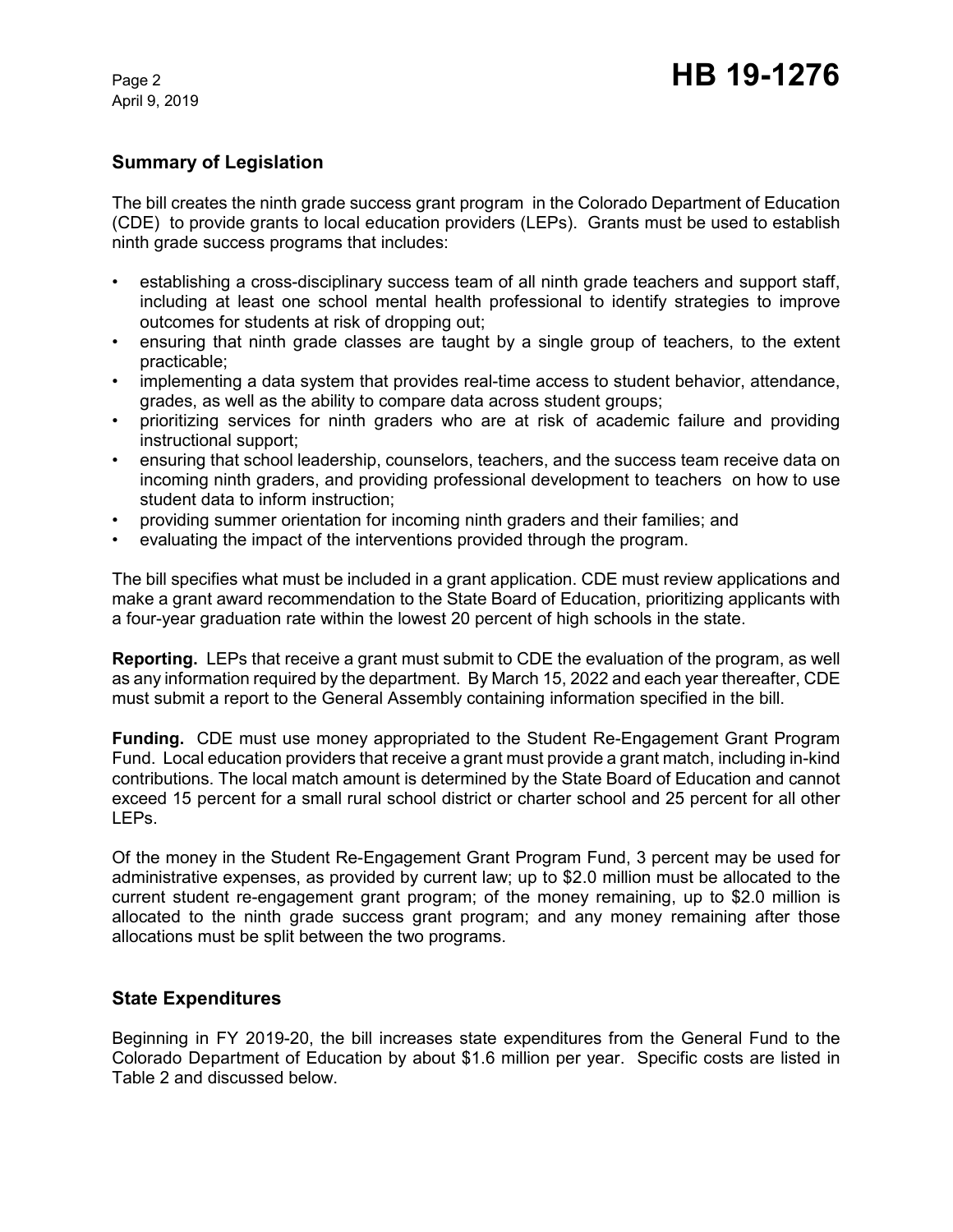|                                                    | FY 2019-20  | FY 2020-21  |
|----------------------------------------------------|-------------|-------------|
| <b>Department of Education</b>                     |             |             |
| <b>Personal Services</b>                           | \$57,274    | \$54,707    |
| <b>Operating Expenses and Capital Outlay Costs</b> | \$5,558     | \$760       |
| Data                                               | \$7,000     | \$7,000     |
| Travel                                             | \$3,500     | \$3,500     |
| Grants                                             | \$1,500,000 | \$1,500,000 |
| Centrally Appropriated Costs*                      | \$11,935    | \$10,954    |
| <b>Total Cost</b>                                  | \$1,585,267 | \$1,576,921 |
| <b>Total FTE</b>                                   | $0.9$ FTE   | $0.8$ FTE   |

**Table 2 Expenditures Under HB 19-1276**

 *\* Centrally appropriated costs are not included in the bill's appropriation.*

**Personal services and travel.** CDE requires 0.9 FTE in FY 2019-20 and 0.8 FTE in FY 2020-21 to administer and implement the grant program. Duties include developing and implementing the application and award process, supporting grantees, monitoring grants, conducting site visits, working with recipients and a consultant on data collection, and compiling the required reports. Costs in the first year are prorated based on the General Fund paydate shift. In addition, the program manager will require \$3,500 per year to conduct site visits and training at LEPs that receive a grant.

**Data.** The bill requires that certain student, district, and school level data be tracked and reported to the department. As a result, CDE requires \$7,000 per year for a third party data methodology to be developed and implemented. This amount is based on other third party data costs and the assumptions that grantees will submit the data to the department.

**Grants.** Grant funding is at the discretion of the General Assembly. The fiscal note assumes that up to 10 grants of \$150,000 will be awarded, for a total of \$1,500,000. Actual grant amounts will be determined by SBE.

**Centrally appropriated costs**. Pursuant to a Joint Budget Committee policy, certain costs associated with this bill are addressed through the annual budget process and centrally appropriated in the Long Bill or supplemental appropriations bills, rather than in this bill. These costs, which include employee insurance and supplemental employee retirement payments, are estimated to be \$11,935 in FY 2019-20 and \$10,954 in FY 2020-21.

# **School District**

For districts that apply for and receive a grant, revenue and expenditures will increase. It is expected that 10 grants will be awarded for approximately \$150,000 each. In addition, districts must provide a local match for grants received. Matching amounts will be determined by the State Board of Education, but may not exceed the limits specified in the bill. Assuming a grant of \$150,000, the local match may not exceed \$22,500 (15 percent) for a small rural LEP and \$37,500 (25 percent) for all other LEPs.